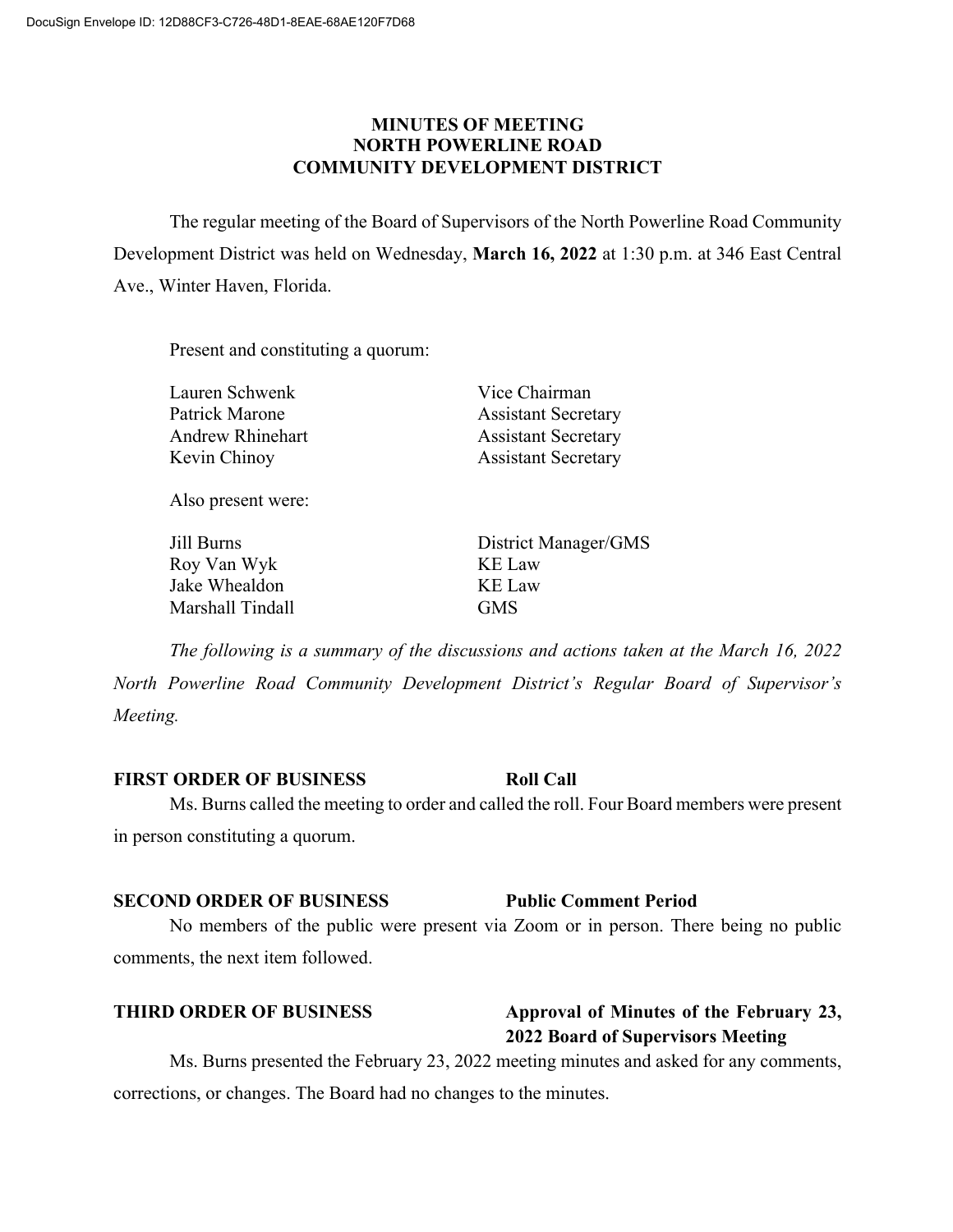On MOTION by Ms. Schwenk, seconded by Mr. Chinoy, with all in favor, the Minutes of the February 23, 2022 Board of Supervisors Meeting, were approved.

**FOURTH ORDER OF BUSINESS Consideration of Series 2022 Developer Agreement (Phase 3)** *(to be provided under separate cover)*

- **A. True-Up Agreement**
- **B. Collateral Assignment Agreement**
- **C. Completion Agreement**
- **D. Acquisition Agreement**
- **E. Declaration of Consent** *This item was tabled.*

**FIFTH ORDER OF BUSINESS Consideration of Resolution 2022-08 Supplemental Assessment Resolution** *(to be provided under separate cover)*

*This item was tabled.*

**SIXTH ORDER OF BUSINESS Consideration of Resolution 2022-09 Authorizing the Use of Electronic Documents and Signatures**

Ms. Burns noted that this will allow the Board to use DocuSign for most of their documents.

> On MOTION by Ms. Schwenk, seconded by Mr. Rhinehart, with all in favor, Resolution 2022-09 Authorizing the Use of Electronic Documents and Signature, was approved.

## **SEVENTH ORDER OF BUSINESS Staff Reports**

### **A. Attorney**

Mr. Whealdon noted he had nothing further to report.

### **B. Engineer**

There being none, the next item followed.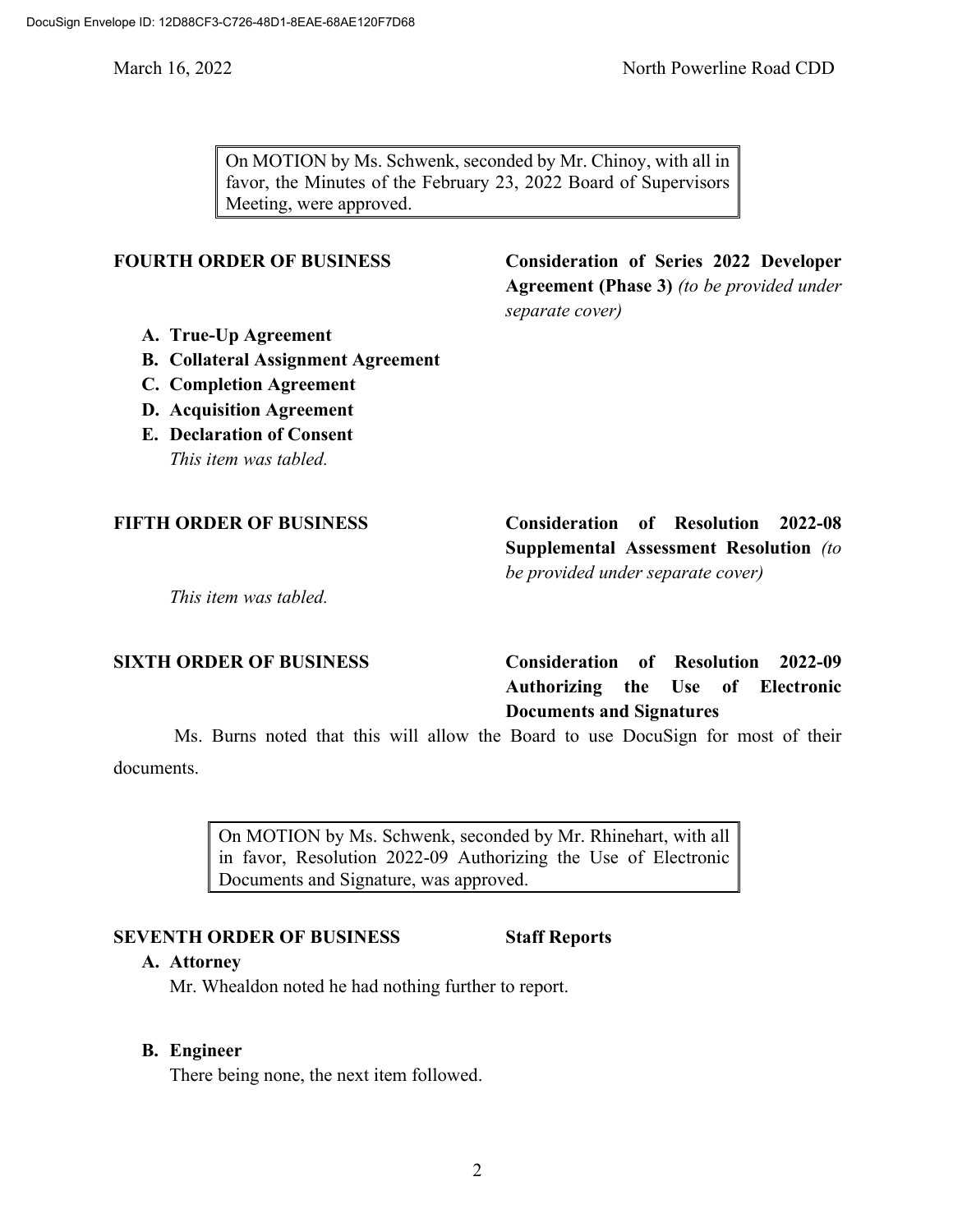# **C. Field Manager's Report**

Mr. Tindall presented the field manager's report to the Board.

# **i. Consideration of Pond Contract Amendment for Phase 2 from Aquagenix**

Mr. Tindall presented the proposal for the pond contract amendment totaling \$10,593.

On MOTION by Ms. Schwenk, seconded by Mr. Rhinehart, with all in favor, the Pond Contract Amendment for Phase 2 from Aquagenix, was approved.

## **ii. Consideration of Proposal for Janitorial Services** *(to be provided under separate cover)*

Mr. Tindall presented the proposal for janitorial services from Clean Star.

On MOTION by Ms. Schwenk, seconded by Mr. Marone, with all in favor, the Proposal for Janitorial Services with CSS, was approved.

# **iii. Consideration of Proposal for Pest Maintenance Services** *(to be provided under separate cover)*

Mr. Tindall presented the proposal from Massey for \$480 annually and asked for a motion

to approve.

On MOTION by Mr. Marone, seconded by Mr. Rhinehart, with all in favor, the Proposal for Pest Maintenance Services with Massey, was approved.

# **D. District Manager's Report**

# **i. Proposal for Pool Furniture**

Ms. Burns presented the proposal, noting the total was \$12,746.16. She asked for a motion

to approve.

On MOTION by Mr. Marone, seconded by Mr. Rhinehart, with all in favor, the Proposal for Pool Furniture, was approved.

# **ii. Authorization of Chairman to Sign Lease Purchase Agreement**

Ms. Burns presented the agreement and asked for motion to approve.